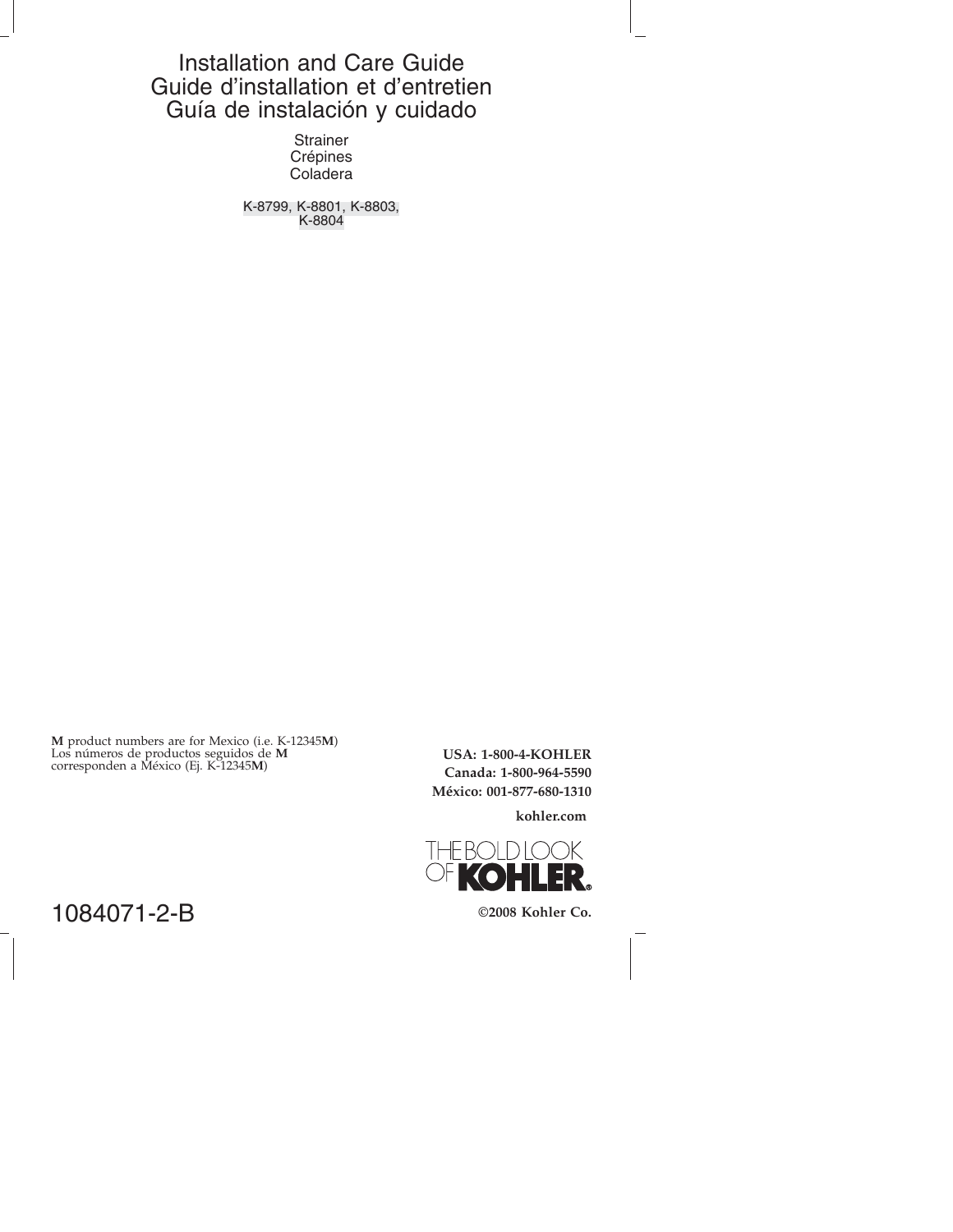# **Thank You For Choosing Kohler Company**

Thank you for choosing Kohler Company. Your Kohler Company product reflects the true passion for design, craftsmanship, artistry, and innovation Kohler Company stands for. We are confident its dependability and beauty will surpass your highest expectations, satisfying you for years to come.

All the information in this guide is based upon the latest product information available at the time of publication. At Kohler Company, we strive to fulfill our mission of improving the level of gracious living for each person who is touched by our products and services. We reserve the right to make changes in product characteristics, packaging, or availability at any time without notice.

Please take a few minutes to review this guide. If you encounter any installation or<br>performance problems, please call 1-800-4-KOHLER from within the USA, 1-800-964-5590<br>from within Canada, or 001-877-680-1310 from within

### **Merci d'avoir choisi la compagnie Kohler**

Merci d'avoir choisi la compagnie Kohler. Votre produit de la compagnie Kohler reflète la véritable passion du design, d'artisanat, d'art et d'innovation représentant la compagnie Kohler. Nous sommes confiants que sa fiabilité et beauté surpasseront vos exigences les plus élevées, vous satisfaisant pendant les années à venir.

Toute l'information dans ce guide est basée sur la dernière disponible au moment de la publication. A la compagnie Kohler, nous aspirons à remplir notre mission d'améliorer le niveau de vie gracieux pour chaque individu affecté par nos produits et services. Nous nous réservons le droit d'apporter toutes modifications aux caractéristiques, emballages ou disponibilités des produits, et ceci à tout moment et sans préavis.

Veuillez prendre s'il vous plaît quelques minutes pour étudier ce guide. En cas de problème d'installation ou de performance, veuillez composer le 1-800-4-KOHLER à partir des É.U., le 1-800-964-5590 à partir du Canada, ou le 001-877-680-1310 à partir du Mexique.

### **Gracias por elegir los productos Kohler**

Gracias por elegir los productos de Kohler. Su producto de Kohler Company refleja la verdadera pasión por el diseño, la mano de obra, la artesanía y la innovación que forman parte de Kohler Company. Estamos seguros que su confiabilidad y belleza excederán sus más altas expectativas, dándole satisfacción por años.

Toda la información que aparece en la guía está basada en la información más reciente disponible al momento de publicación. En Kohler Company, nos esforzamos por alcanzar nuestra misión de mejorar el nivel del buen vivir de quienes disfrutan de nuestros productos y servicios. Nos reservamos el derecho de efectuar cambios en las características, embalaje o disponibilidad del producto en cualquier momento, sin previo aviso.

Dedique unos minutos para leer esta guía. Si tiene algún problema de instalación o funcionamiento, llámenos al 1-800-4-KOHLER desde los EE.UU., 1-800-964-5590 desde Canadá, ó 001-877-680-1310 desde México.

1084071-2-B 2 Kohler Co.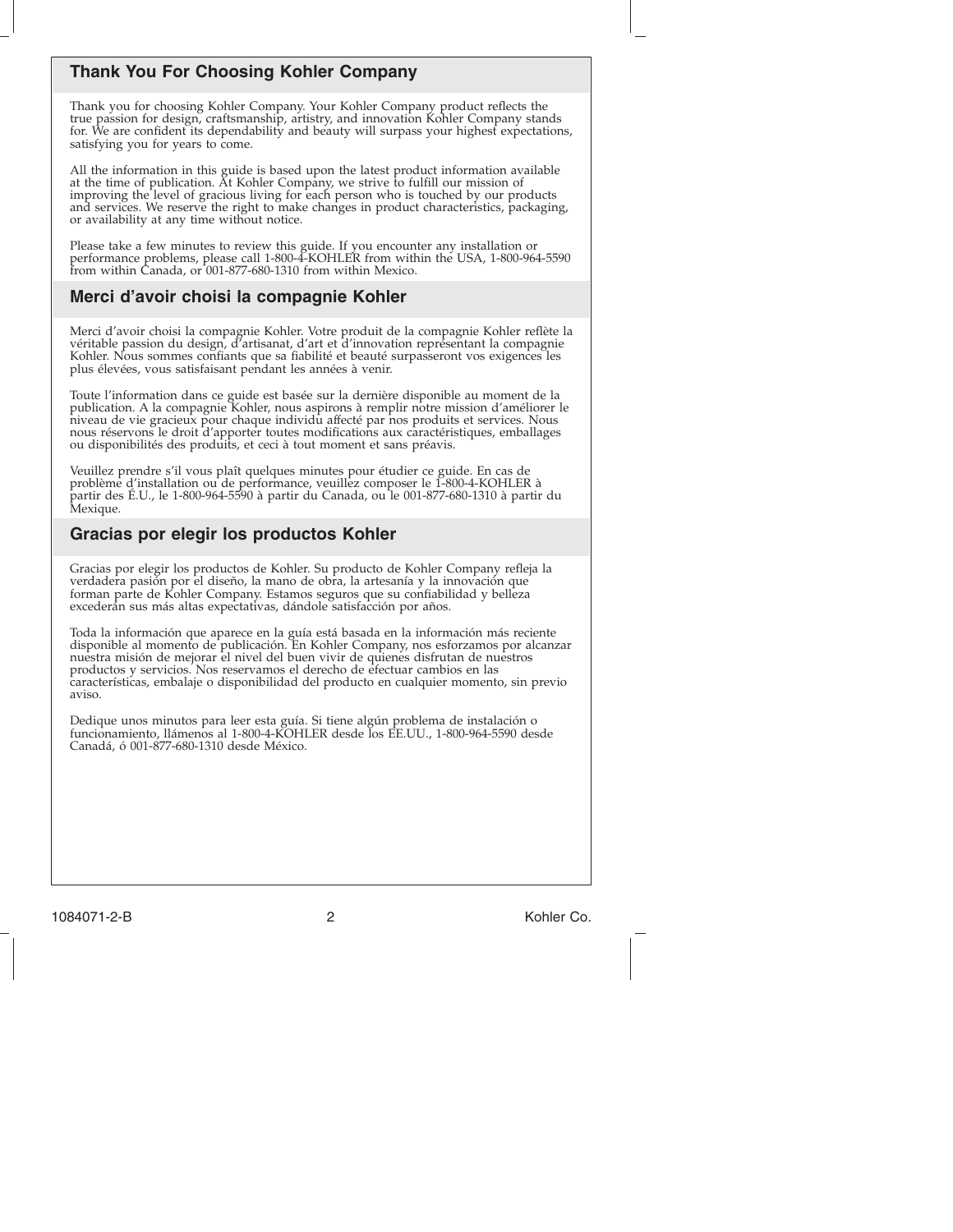# **Before You Begin NOTICE:** Do not reposition the drain after the locknut has been tightened.  $\Box$  Observe all local plumbing and building codes.  $\Box$  If possible, install the drain before installing the sink.  $\Box$ Kohler Co. reserves the right to make revisions in the design of drains without notice, as specified in the Price Book. **Avant de commencer NOTICE:** Ne pas déplacer le drain après avoir serré le contre-écrou. Respecter tous les codes de plomberie et de bâtiment locaux.  $\square$  Si possible, installer le drain avant d'installer l'évier. Kohler Co. se réserve le droit d'apporter toutes modifications au design des drains et ceci sans préavis, comme spécifié dans le catalogue des prix. **Antes de comenzar AVISO:** No mueva el desagüe después de haber apretado la contratuerca.  $\Box~$  Cumpla con todos los códigos locales de plomería y construcción.  $\Box$  De ser posible, instale el desagüe antes de instalar el fregadero. Kohler Co. se reserva el derecho de modificar el diseño de los desagües sin previo aviso, tal como se especifica en la lista de precios.

Kohler Co. 3 1084071-2-B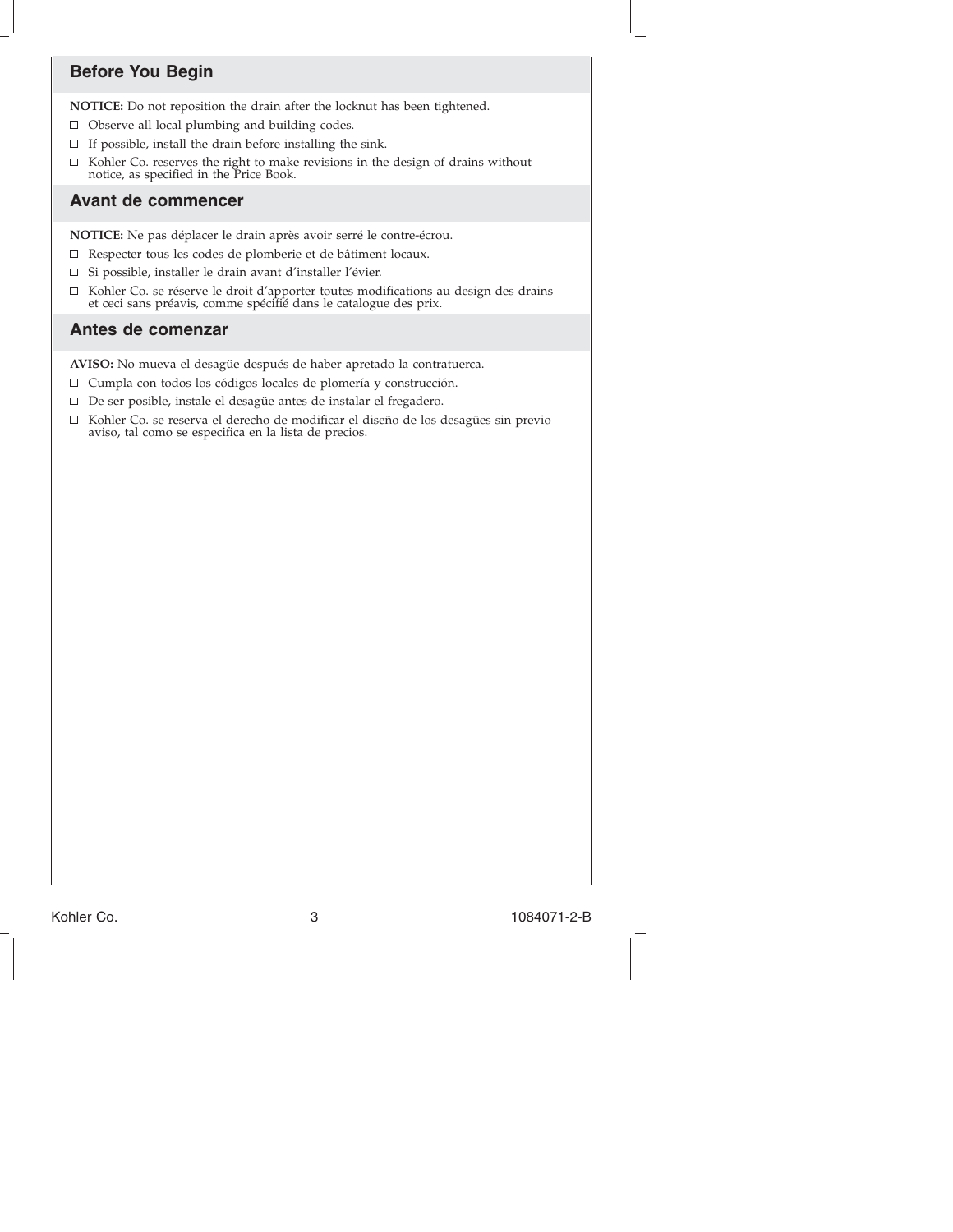

1084071-2-B 4 Kohler Co.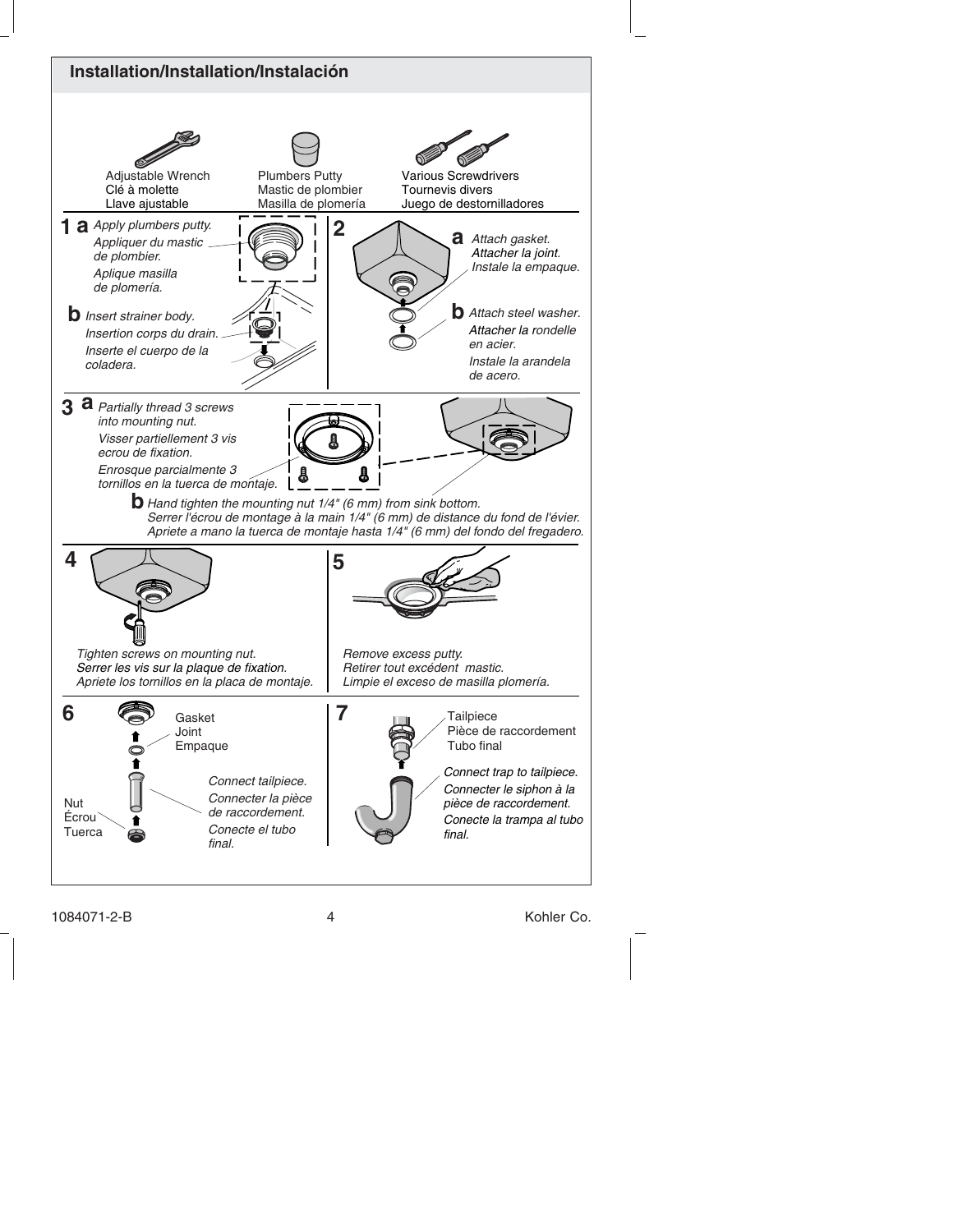# **Care and Cleaning** For best results, keep the following in mind when caring for your KOHLER product: • Always test your cleaning solution on an inconspicuous area before applying to the entire surface. • Wipe surfaces clean and rinse completely with water immediately after applying cleaner. Rinse and dry any overspray that lands on nearby surfaces. • Do not allow cleaners to soak on surfaces. • Use a soft, dampened sponge or cloth. Never use an abrasive material such as a brush or scouring pad to clean surfaces. The ideal cleaning technique is to rinse thoroughly and blot dry any water from the surface after each use.

For detailed cleaning information and products to consider, visit www.kohler.com/clean. To order Care & Cleaning information, call 1-800-456-4537.

# **Entretien et nettoyage**

Pour de meilleurs résultats, prendre ce qui suit en considération lors de l'entretien de votre produit KOHLER:

- Toujours tester la solution de nettoyage sur une surface la moins évidente avant de l'appliquer sur la totalité de la surface.
- Éssuyer les surfaces et rincer complètement avec de l'eau immédiatement après l'application de nettoyant. Rincer et sécher tout éclaboussement sur les surfaces avoisinantes.
- Ne pas laisser les nettoyants sur les surfaces.<br>• Itilicar une éponge ou un chiffon doux et bu
- Utiliser une éponge ou un chiffon doux et humide. Ne jamais utiliser de matériau abrasif tel que brosse ou éponges à récurer pour nettoyer les surfaces.
- La technique idéale de nettoyage est de bien rincer et de sécher toute eau de la surface après chaque usage.

Pour l'information détaillée de nettoyage et des produits à considérer, visiter www.kohler.com/clean. Pour commander des informations d'entretien et de nettoyage, composer le 1-800-456-4537.

# **Cuidado y limpieza**

Para obtener los mejores resultados, tenga presente lo siguiente al limpiar su producto KOHLER:

- Siempre pruebe la solución de limpieza en un área oculta antes de aplicarla a toda la superficie.
- Limpie con un trapo las superficies y enjuague completa e inmediatamente con agua después de aplicar el limpiador. Enjuague y seque las superficies cercanas que se hayan rociado.
- No deje por tiempo prolongado los limpiadores en las superficies.
- Utilice una esponja o trapo suave y húmedo. Nunca utilice materiales abrasivos como cepillos o estropajos de tallar para limpiar las superficies.
- La técnica de limpieza ideal es enjuagar completamente y secar dando toques suaves el agua de la superficie después de cada uso.

Para obtener información detallada de limpieza y los limpiadores a considerar, visite www.kohler.com/clean. Para solicitar información sobre el cuidado y la limpieza, llame al 1-800-456-4537.

Kohler Co. 5 1084071-2-B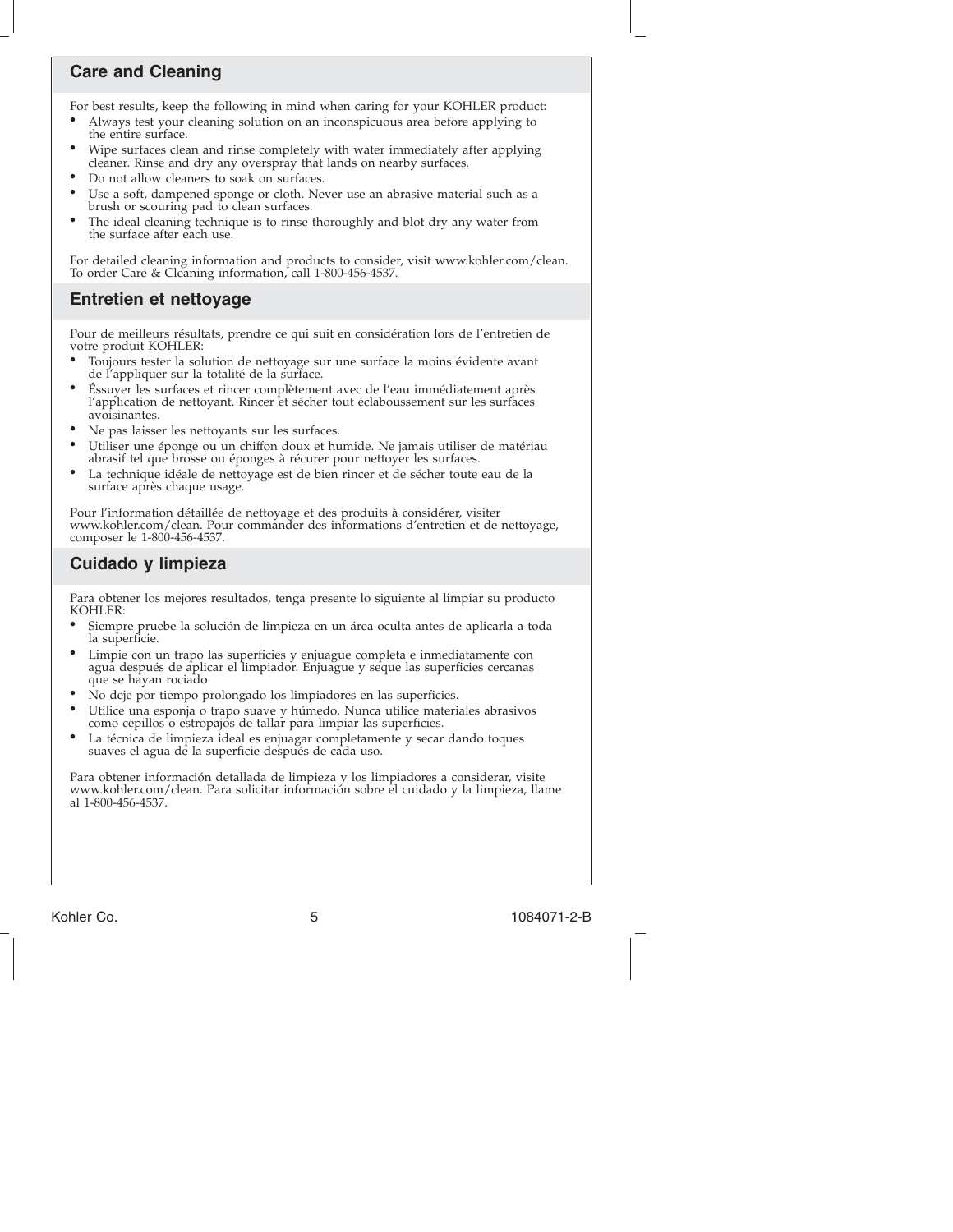#### **One-Year Limited Warranty**

KOHLER plumbing products are warranted to be free of defects in material and workmanship for one year from date of installation.

Kohler Co. will, at its election, repair, replace or make appropriate adjustment where Kohler Co. inspection discloses any such defects occurring in normal usage within one (1) year after installation. Kohler Co. is not responsible for removal or installation costs. Use of in-tank toilet cleaners will void the warranty.

To obtain warranty service contact Kohler Co. either through your Dealer, Plumbing<br>Contractor, Home Center or E-tailer, or by writing Kohler Co., Attn.: Customer Service<br>Department, 444 Highland Drive, Kohler, WI 53044, US from within the USA, 1-800-964-5590 from within Canada and 001-877-680-1310 from within Mexico.

**Implied warranties including that of merchantability and fitness for a particular purpose are expressly limited in duration to the duration of this warranty. Kohler Co. and/or seller disclaims any liability for special, incidental or consequential damages.**

Some states/provinces do not allow limitations on how long an implied warranty lasts, or the exclusion or limitation of special, incidental or consequential damages so these limitations and exclusions may not apply to you. This warranty gives you specific legal rights. You may also have other rights which vary from state/province to state/province.

**This is Kohler Co.'s exclusive written warranty.**

#### **Garantie limitée d'un an**

Les produits de plomberie KOHLER sont garantis contre tout défaut matériel et de fabrication pour un an, à partir de la date d'installation.

Kohler Co. jugera à sa discrétion, de la réparation, du remplacement ou du réglage approprié et ceci après toute inspection faite par Kohler Co. de tous défauts dûs à une utilisation normale et ceci pendant un (1) an à partir de la date d'installation. Kohler Co. n'est pas responsable des coûts de démontage ou d'installation. L'utilisation de nettoyants à l'intérieur du réservoir annulera la garantie.

Pour obtenir un service-garantie, contacter Kohler Co. par l'intermédiaire de votre<br>vendeur, plombier, centre de rénovation, revendeur par internet ou par écrit à Kohler Co.<br>à l'attention de: Département du service clientè partir du Canada et le 001-877-680-1310 depuis le Mexique.

**Les garanties implicites, y compris celles de qualité marchande et d'aptitude à un** emploi particulier, se limitent expressément à la durée de la présente garantie. Kohler **Co. et/ou le vendeur déclinent toutes responsabilités contre tous dommages occasionnés, imprévisibles ou corrélatifs.**

Certains états/provinces ne permettent pas la limitation sur la durée de la garantie, ou l'exclusion ou la limitation spéciale, de dommages occasionnés, ou corrélatifs à un accident, ainsi ces limitations ou exclusions pourraient ne pas s'appliquer dans votre cas. Cette garantie vous donne des droits légaux spécifiques. Vous pouvez également avoir d'autres droits qui varient d'un état/province à l'autre.

**Ceci constitue la garantie écrite exclusive de Kohler Co.**

1084071-2-B 6 Kohler Co.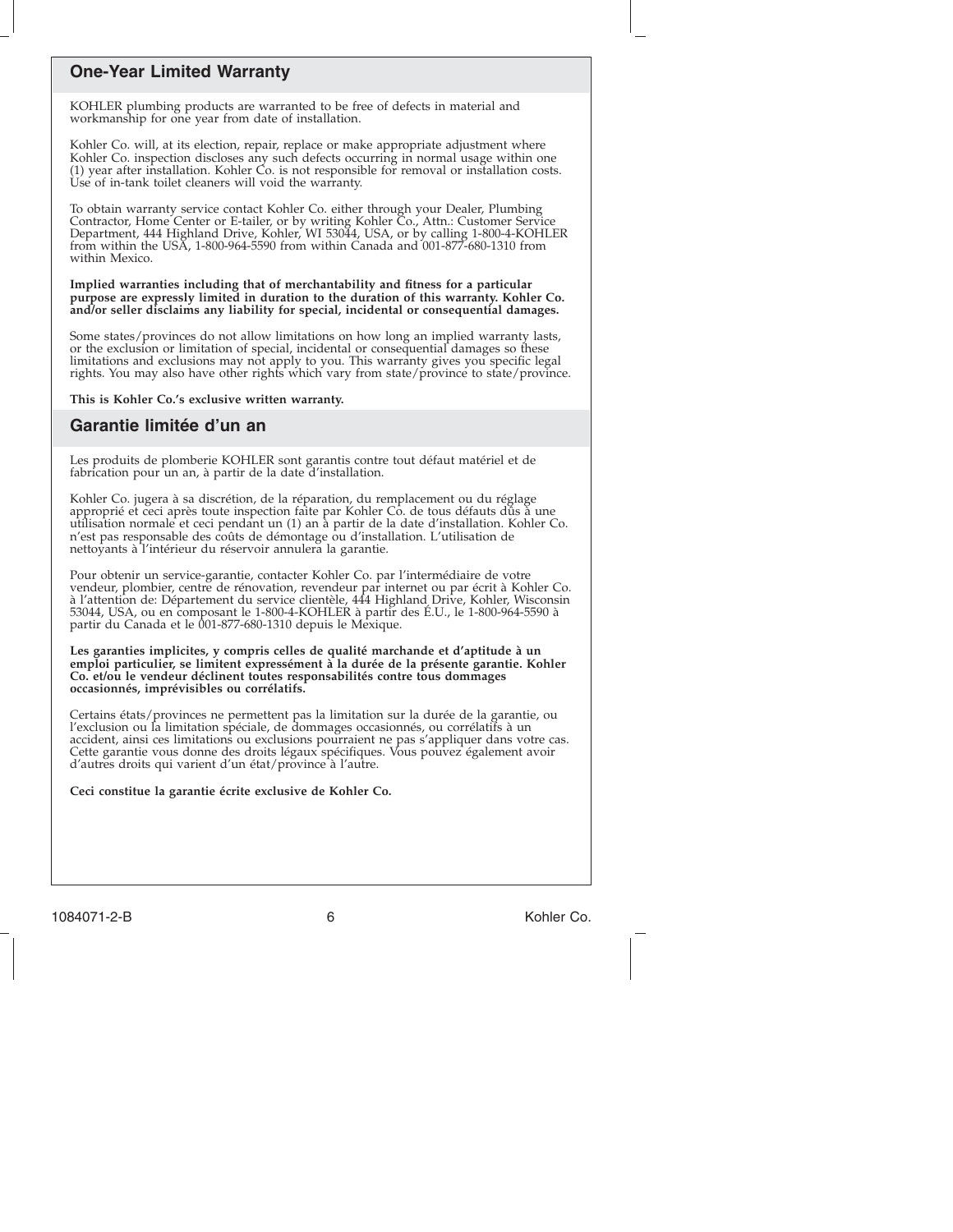#### **Garantía limitada de un año**

Se garantiza que los productos de plomería KOHLER están libres de defectos de material y mano de obra por un año a partir de la fecha de instalación.

Kohler Co., a su criterio, reparará, reemplazará o realizará los ajustes pertinentes en los casos en que la inspección realizada por Kohler Co. determine que dichos defectos ocurrieron durante el uso normal en el transcurso de un (1) año a partir de la fecha de la instalación. Kohler Co. no se hace responsable de los gastos de desinstalación o instalación. El uso de limpiadores de inodoro que se colocan dentro del tanque anulará la garantía.

Para obtener el servicio de garantía, comuníquese con Kohler Co. a través de su distribuidor, contratista de plomería o distribuidor a través de Internet, o escriba directamente a: Kohler Co., Attn.: Customer Service Department, 444 Highland Drive,<br>Kohler, WI 53044, USA, o llame al 1-800-4-KOHLER desde los Estados Unidos, al<br>1-800-964-5590 desde Canadá, o al 001-877-680-1310 desde Méx

**Toda garantía implícita en relación a productos de uso comercial, incluyendo la comercialización e idoneidad del producto para un uso determinado, se limita expresamente a la duración de la presente garantía. Kohler Co. y/o el vendedor no se hacen responsables por concepto de daños particulares, incidentales o indirectos.**

Algunos estados/provincias no permiten limitaciones en cuanto a la duración de una<br>garantía implícita o a la exclusión o limitación de daños particulares, incidentales o<br>indirectos, por lo que estas limitaciones y exclusio garantía le otorga ciertos derechos legales específicos. Además, usted puede tener otros derechos que varían de estado a estado y provincia a provincia.

**El presente documento constituye la garantía exclusiva por escrito de Kohler Co.**

Kohler Co. 7 1084071-2-B